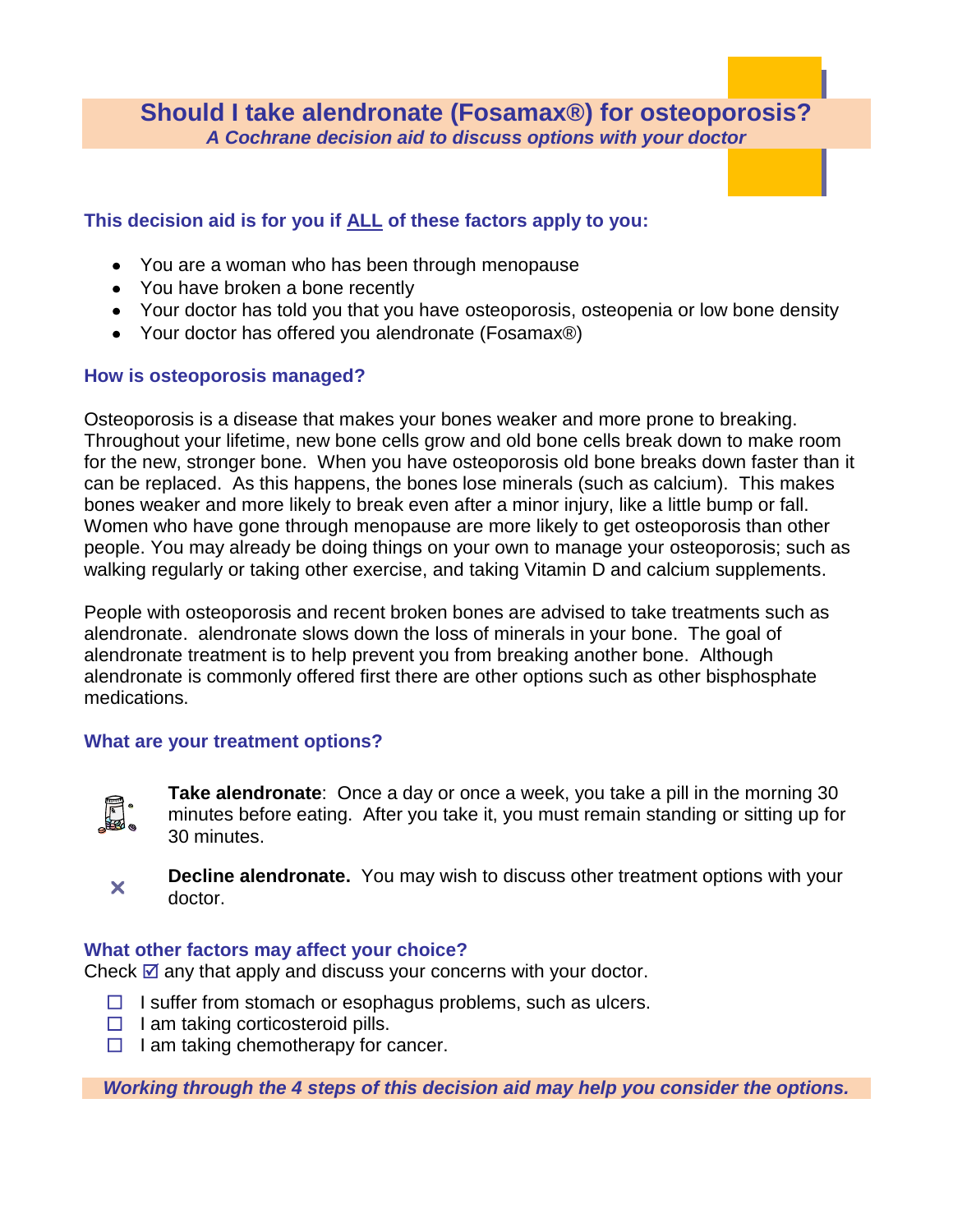#### *Step 1: What are the benefits and harms of each option?*

Blocks of 100 faces show a 'best estimate' of what happens to **100 women** over 1 to 4 years who either take or decline alendronate. Each face ( $\Theta$ ) stands for one person. The shaded areas show the number of people affected. There is no way of knowing in advance if you will be one of those affected.



Note: The options include 'estimates' of what happens to groups of people based on the available research. The quality of these estimates is summarized using the GRADE system as follows:

- ++++ **High** quality further research is **very unlikely to change** the estimate.
- +++ **Moderate** quality further research **may change** the estimate.
- ++ **Low** quality further research is **likely to change** the estimate.
- + **Very low** quality further research is **very likely to change** the estimate.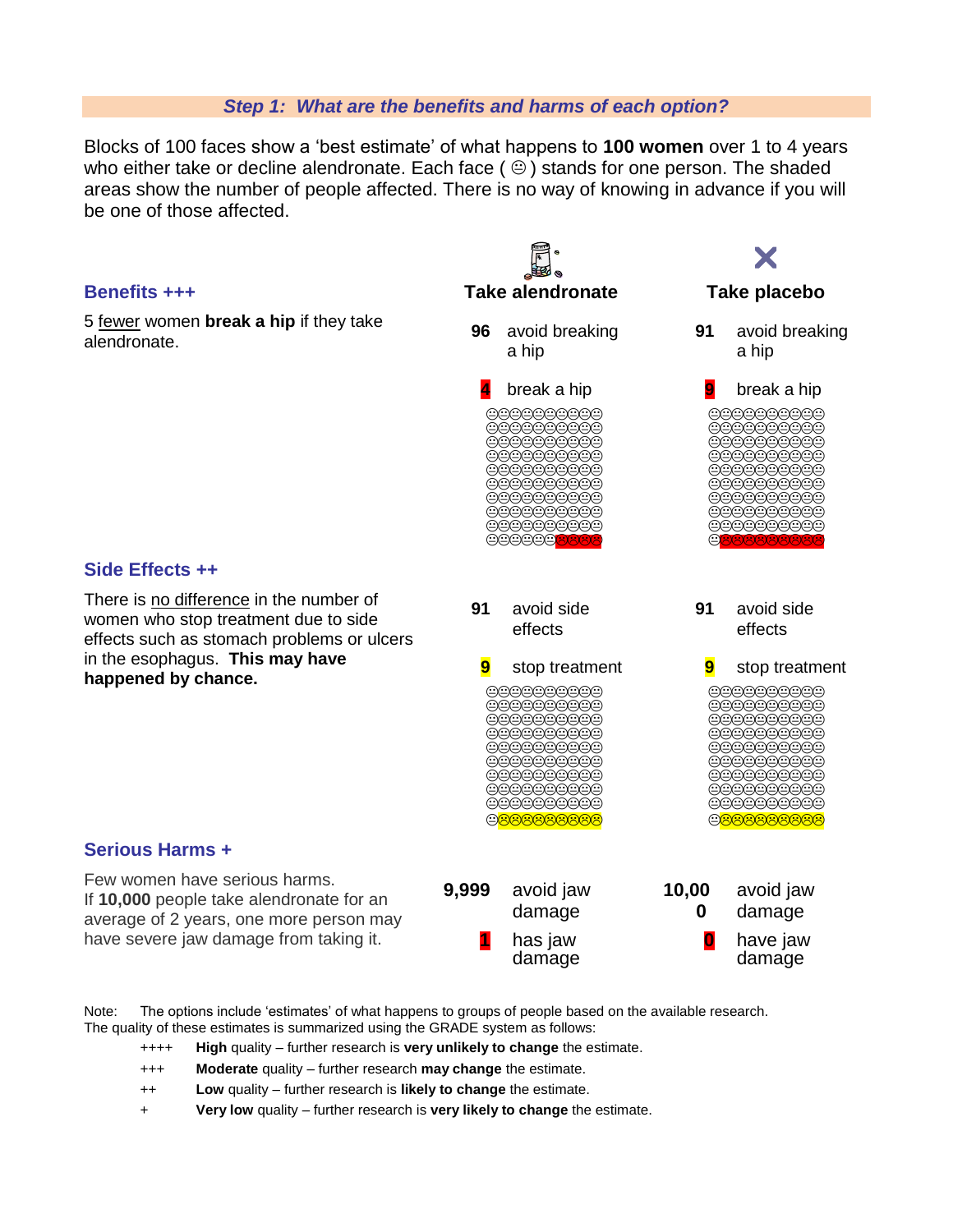#### *Step 2. What matters most to you?*

Common reasons to choose each option are listed below.

Check  $\boxtimes$  how much each reason matters to you on a scale from 0 to 5.

**'0'** means it is **not** important to you. **'5'** means it is **very** important to you.

| Reasons to take alendronate                                                                                                           | <b>Not</b><br>Important |                                   | <b>Very</b><br><b>Important</b> |                |                              |                   |
|---------------------------------------------------------------------------------------------------------------------------------------|-------------------------|-----------------------------------|---------------------------------|----------------|------------------------------|-------------------|
|                                                                                                                                       | $\mathbf{0}$            | 41                                | 2 <sup>2</sup>                  | $\overline{3}$ | $\blacktriangle$             | 5                 |
| How important is it to you to avoid breaking a hip?                                                                                   |                         |                                   |                                 |                |                              |                   |
| How important is it to you to slow down the loss of minerals<br>in your bones?                                                        |                         |                                   |                                 |                |                              |                   |
| List other reasons to take alendronate:                                                                                               |                         |                                   |                                 |                |                              |                   |
| Reasons to decline alendronate                                                                                                        | <b>Not</b><br>$\bf{0}$  | Important<br>$\blacktriangleleft$ | 2 <sup>2</sup>                  | 3              | <b>Important</b><br>$\Delta$ | <b>Very</b><br>-5 |
| How important is it to you to avoid the inconvenience of<br>taking medicine before breakfast and remaining upright for 30<br>minutes? |                         |                                   |                                 |                |                              |                   |
| How important is it to you to avoid very rare but serious<br>damage to your jaw?                                                      |                         |                                   |                                 |                |                              |                   |
| List other reasons to decline alendronate:                                                                                            |                         |                                   |                                 |                |                              |                   |
|                                                                                                                                       |                         |                                   |                                 |                |                              |                   |

**Now, thinking about the reasons that are most important to you…**

# **Which option do you prefer?**

Check  $\overline{\mathbb{Z}}$  one.

- $\Box$  I don't know
- $\Box$  Take alendronate
- $\Box$  Decline alendronate
- $\square$  Discuss other treatment options